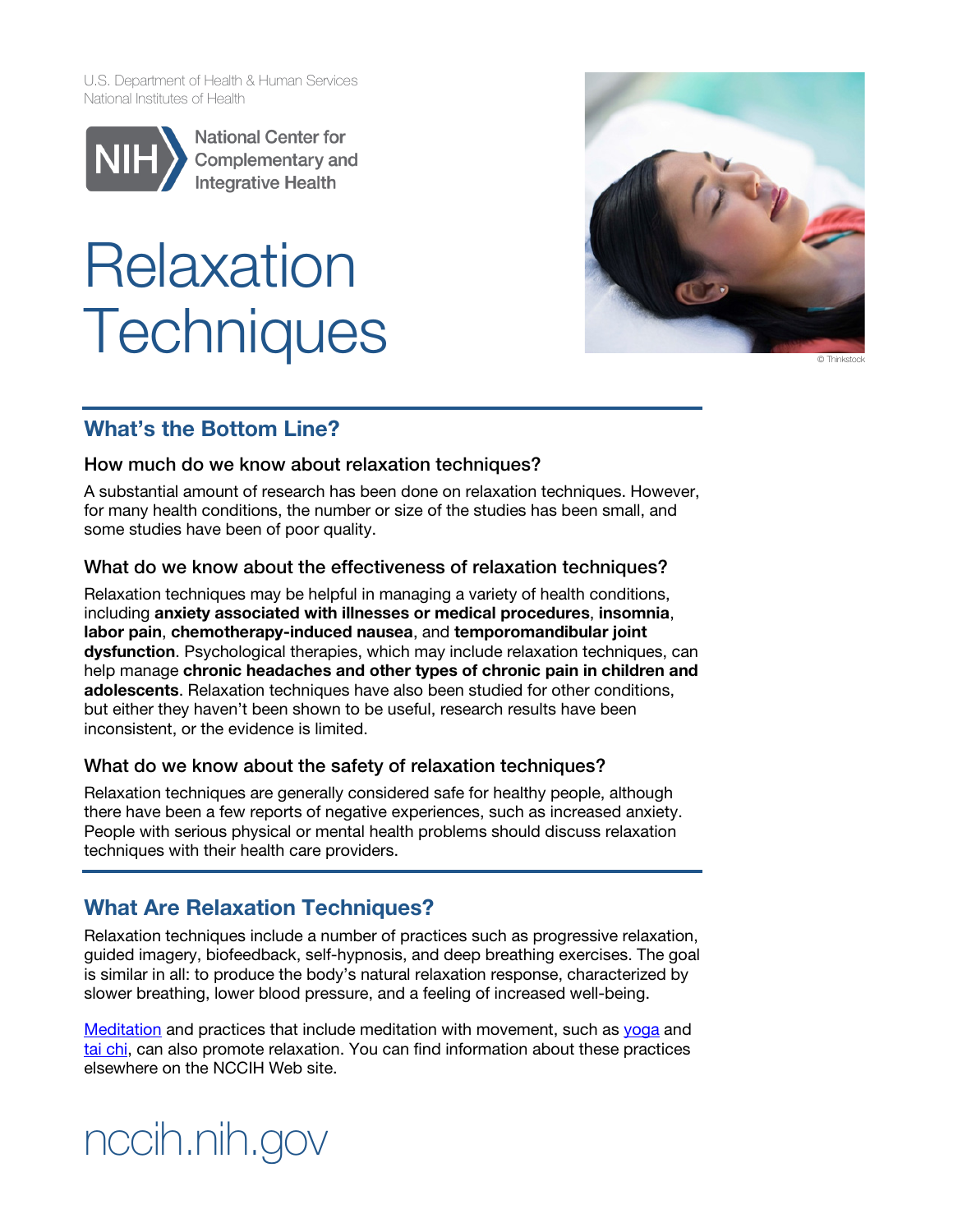Stress management programs commonly include relaxation techniques. Relaxation techniques have also been studied to see whether they might be of value in managing various health problems.

## The Importance of Practice

Relaxation techniques are skills, and like other skills, they need practice. People who use relaxation techniques frequently are more likely to benefit from them. Regular, frequent practice is particularly important if you're using relaxation techniques to help manage a chronic health problem. Continuing use of relaxation techniques is more effective than short-term use.

Relaxation techniques include the following:

- —Autogenic Training. In autogenic training, you learn to concentrate on the physical sensations of warmth, heaviness, and relaxation in different parts of your body.
- Biofeedback-Assisted Relaxation. Biofeedback techniques measure body functions and give you information about them so that you can learn to control them. Biofeedback-assisted relaxation uses electronic devices to teach you to produce changes in your body that are associated with relaxation, such as reduced muscle tension.
- Deep Breathing or Breathing Exercises. This technique involves focusing on taking slow, deep, even breaths.
- Guided Imagery. For this technique, people are taught to focus on pleasant images to replace negative or stressful feelings. Guided imagery may be selfdirected or led by a practitioner or a recording.
- —Progressive Relaxation. This technique, also called Jacobson relaxation or progressive muscle relaxation, involves tightening and relaxing various muscle groups. Progressive relaxation is often combined with guided imagery and breathing exercises.
- Self-Hypnosis. In self-hypnosis programs, people are taught to produce the relaxation response when prompted by a phrase or nonverbal cue (called a "suggestion").

## What the Science Says About the Effectiveness of Relaxation Techniques

Researchers have evaluated relaxation techniques to see whether they could play a role in managing a variety of health conditions, including the following:

## Anxiety

Studies have shown relaxation techniques may reduce anxiety in people with ongoing health problems such as heart disease or inflammatory bowel disease, and in those who are having medical procedures such as breast biopsies or dental treatment. Relaxation techniques have also been shown to be useful for older adults with anxiety.

On the other hand, relaxation techniques may not be the best way to help people with generalized anxiety disorder. Generalized anxiety disorder is a mental health condition, lasting for months or longer, in which a person is often worried or anxious about many things and finds it hard to control the anxiety. Studies indicate that long-term results are better in people with generalized anxiety disorder who receive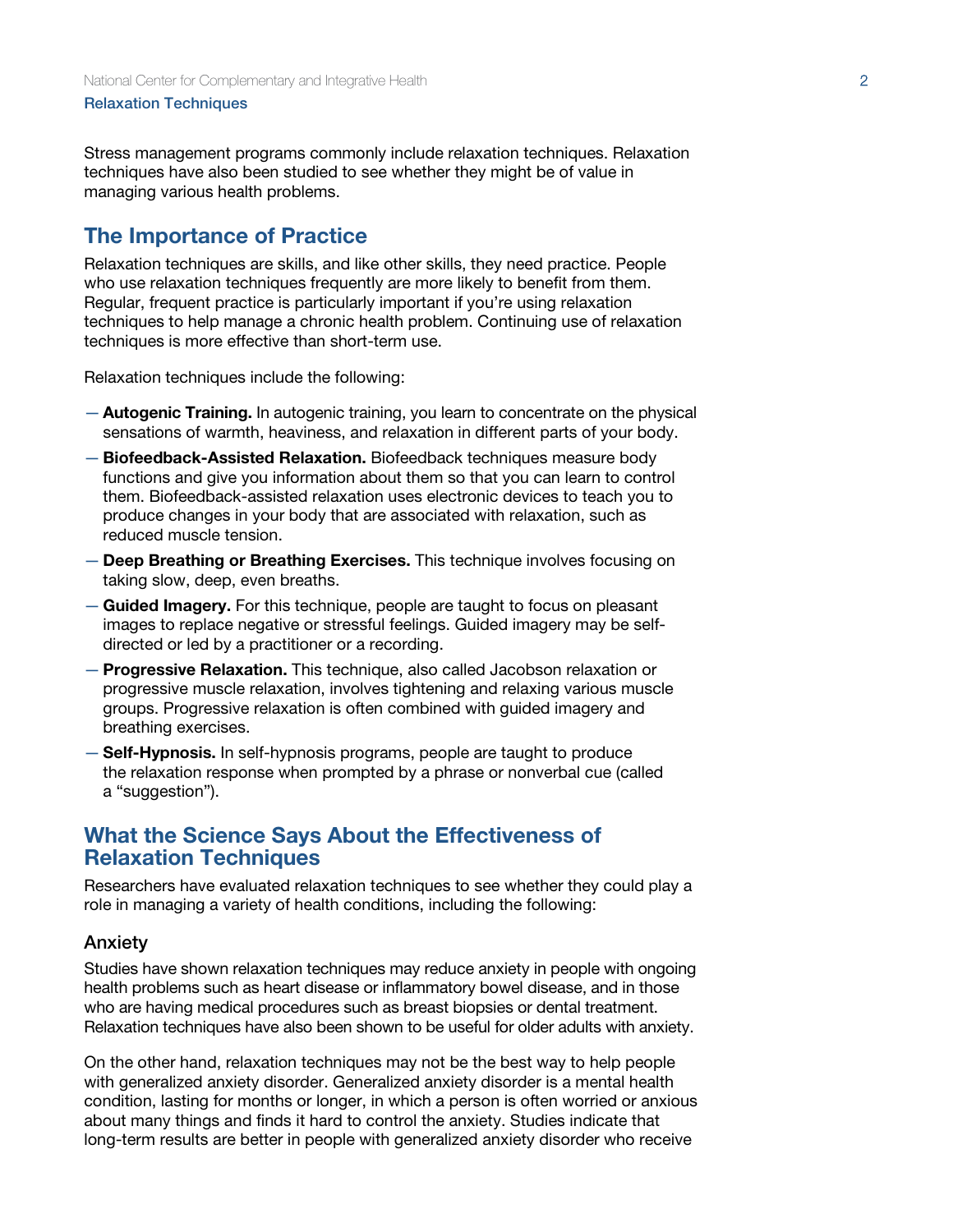a type of psychotherapy called cognitive-behavioral therapy than in those who are taught relaxation techniques.

#### Asthma

There hasn't been enough research to show whether relaxation techniques can relieve asthma symptoms in either adults or children.

#### **Childbirth**

Relaxation techniques such as guided imagery, progressive muscle relaxation, and breathing techniques may be useful in managing labor pain. Studies have shown that women who were taught self-hypnosis have a decreased need for pain medicine during labor. Biofeedback hasn't been shown to relieve labor pain.

#### **Depression**

An evaluation of 15 studies concluded that relaxation techniques are better than no treatment in reducing symptoms of depression but are not as beneficial as psychological therapies such as cognitive-behavioral therapy.

#### **Epilepsy**

There's no reliable evidence that relaxation techniques are useful in managing epilepsy.

#### Fibromyalgia

- —Studies of guided imagery for fibromyalgia have had inconsistent results.
- —A 2013 evaluation of the research concluded that electromyographic (EMG) biofeedback, in which people are taught to control and reduce muscle tension, helped to reduce fibromyalgia pain, at least for short periods of time. However, EMG biofeedback didn't affect sleep problems, depression, fatigue, or healthrelated quality of life in people with fibromyalgia, and its long-term effects haven't been established.

### Headache

- —Biofeedback. Biofeedback has been studied for both tension headaches and migraines.
	- An evaluation of high-quality studies concluded that there's conflicting evidence about whether biofeedback can relieve tension headaches.
	- Studies have shown decreases in the frequency of migraines in people who were using biofeedback. However, it's unclear whether biofeedback is better than a placebo.
- —Other Relaxation Techniques. Relaxation techniques other than biofeedback have been studied for tension headaches. An evaluation of high-quality studies found conflicting evidence on whether relaxation techniques are better than no treatment or a placebo. Some studies suggest that other relaxation techniques are less effective than biofeedback.

#### Heart Disease

In people with heart disease, studies have shown relaxation techniques can reduce stress and anxiety and may also have beneficial effects on physical measures such as heart rate.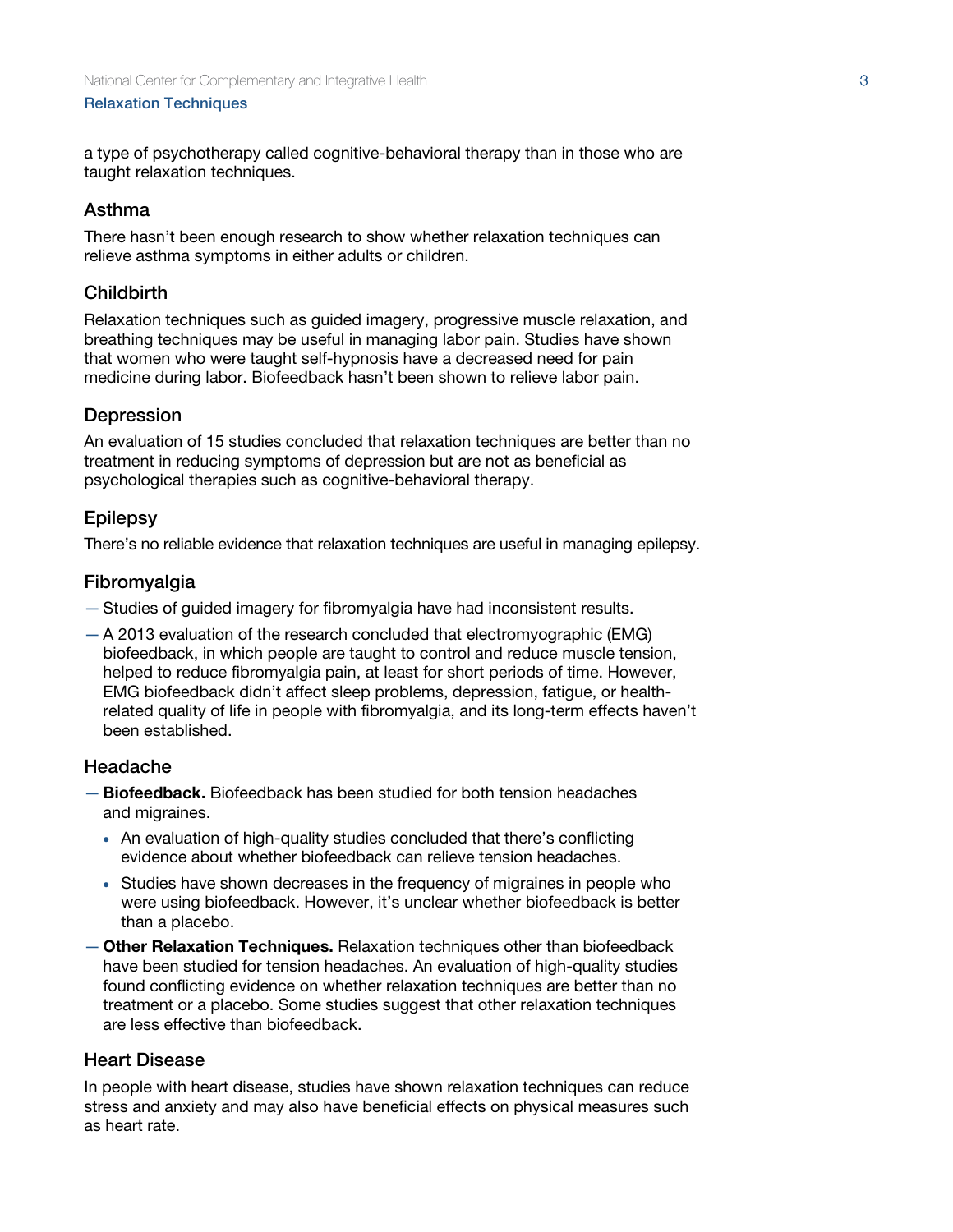## High Blood Pressure

Stress can lead to a short-term increase in blood pressure, and the relaxation response has been shown to reduce blood pressure on a short-term basis, allowing people to reduce their need for blood pressure medication. However, it's uncertain whether relaxation techniques can have long-term effects on high blood pressure.

#### Insomnia

There's evidence that relaxation techniques can be helpful in managing chronic insomnia. Relaxation techniques can be combined with other strategies for getting a good night's sleep, such as maintaining a consistent sleep schedule; avoiding caffeine, alcohol, heavy meals, and strenuous exercise too close to bedtime; and sleeping in a quiet, cool, dark room.

### Irritable Bowel Syndrome

An evaluation of research results by the American College of Gastroenterology concluded that relaxation techniques haven't been shown to help irritable bowel syndrome. However, other psychological therapies, including cognitive-behavioral therapy and hypnotherapy, are associated with overall symptom improvement in people with irritable bowel syndrome.

#### Menopause Symptoms

Relaxation techniques have been studied for hot flashes and other symptoms associated with menopause, but the quality of the research isn't high enough to allow definite conclusions to be reached.

#### Menstrual Cramps

Some research suggests that relaxation techniques may be beneficial for menstrual cramps, but definite conclusions can't be reached because of the small number of participants in the studies and the poor quality of some of the research.

#### Nausea

An evaluation of the research evidence concluded that some relaxation techniques, including guided imagery and progressive muscle relaxation, are likely to be effective in relieving nausea caused by cancer chemotherapy when used in combination with anti-nausea drugs.

#### Nightmares

Some studies have indicated that relaxation exercises may be an effective approach for nightmares of unknown cause and those associated with posttraumatic stress disorder. However, an assessment of many studies concluded that relaxation is less helpful than more extensive forms of treatment (psychotherapy or medication).

## Pain

Evaluations of the research evidence have found promising but not conclusive evidence that guided imagery may help relieve some musculoskeletal pain (pain involving the bones or muscles) and other types of pain.

An analysis of data on hospitalized cancer patients showed that those who received integrative medicine therapies, such as guided imagery and relaxation response training, during their hospitalization had reductions in both pain and anxiety.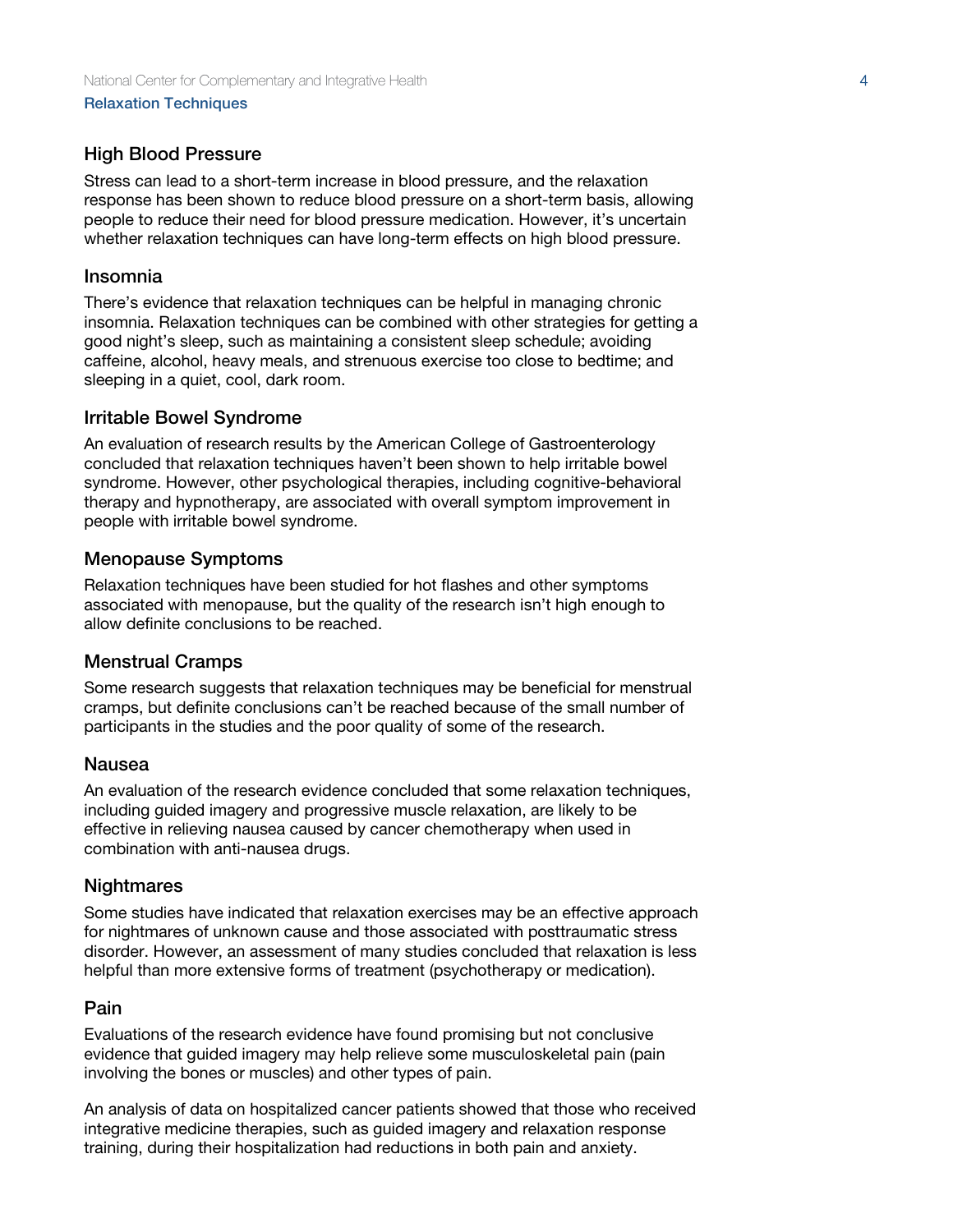## Pain in Children and Adolescents

A 2014 evaluation of the scientific evidence found that psychological therapies, which may include relaxation techniques as well as other approaches such as cognitive-behavioral therapy, can reduce pain in children and adolescents with chronic headaches or other types of chronic pain. The evidence is particularly promising for headaches: the effect on pain may last for several months after treatment, and the therapies also help to reduce anxiety.

## Posttraumatic Stress Disorder

Studies of biofeedback and other relaxation techniques for posttraumatic stress disorder have had inconsistent results.

## Rheumatoid Arthritis

There's limited evidence that biofeedback or other relaxation techniques might be valuable additions to treatment programs for rheumatoid arthritis.

## Ringing in the Ears (Tinnitus)

Only a few studies have evaluated relaxation techniques for ringing in the ears. The limited evidence from these studies suggests that relaxation techniques might be useful, especially in reducing the intrusiveness of the problem.

## Smoking Cessation

- —Limited evidence suggests that guided imagery may be a valuable tool for people who are working to quit smoking.
- $-$  In a study that compared the two techniques, autogenic training was found to be less effective than cognitive-behavioral therapy as a quit-smoking aid. However, this study involved patients in an alcohol detoxification program, so its results may not be applicable to other people.
- —Preliminary research suggests that a guided relaxation routine might help reduce cigarette cravings.

## Temporomandibular Joint Dysfunction

Problems with the temporomandibular joint (the joint that connects the jaw to the side of the head) can cause pain and difficulty moving the jaw. A few studies have shown that programs that include relaxation techniques may help relieve symptoms of temporomandibular joint dysfunction.

## What the Science Says About the Safety and Side Effects of Relaxation Techniques

- —Relaxation techniques are generally considered safe for healthy people. However, occasionally, people report negative experiences such as increased anxiety, intrusive thoughts, or fear of losing control.
- —There have been rare reports that certain relaxation techniques might cause or worsen symptoms in people with epilepsy or certain psychiatric conditions, or with a history of abuse or trauma. People with heart disease should talk to their health care provider before doing progressive muscle relaxation.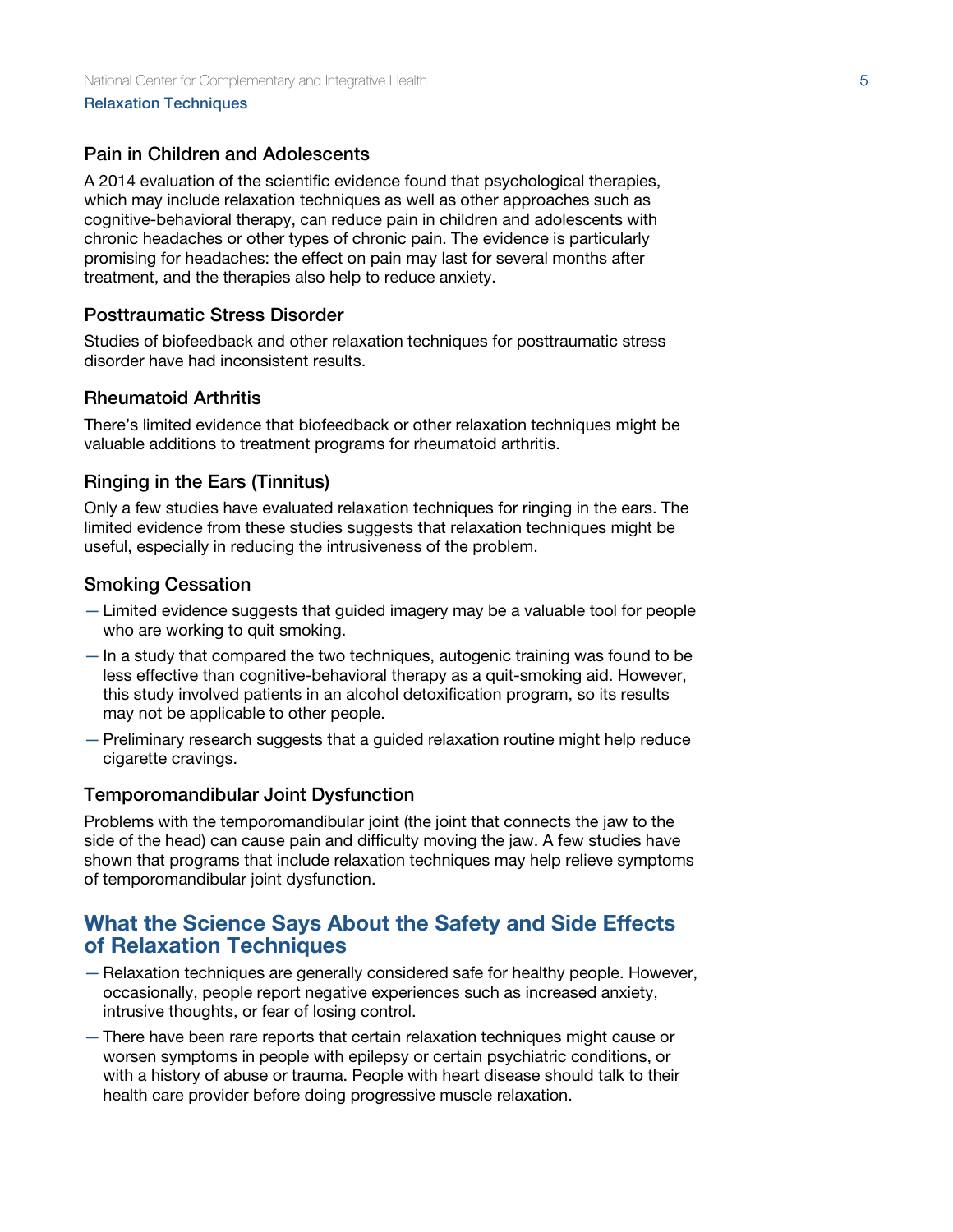## NCCIH-Funded Research

NCCIH is supporting a variety of studies on relaxation techniques. Examples of topics currently being studied include

- —The use of relaxation techniques and other complementary approaches for back pain in real-world health care settings.
- —Guided imagery and relaxation response training for pain management in hospitalized patients.

## Who Teaches Relaxation Techniques?

A variety of professionals, including physicians, psychologists, social workers, nurses, and complementary health practitioners, may teach relaxation techniques. Also, people sometimes learn the simpler relaxation techniques on their own.

## More to Consider

- —If you have severe or long-lasting symptoms of any kind, see your health care provider. You might have a condition that needs to be treated promptly. For example, if depression or anxiety persists, it's important to seek help from a qualified health care professional.
- —Tell all your health care providers about any complementary or integrative health approaches you use. Give them a full picture of what you do to manage your health. This will help ensure coordinated and safe care.

## For More Information

#### NCCIH Clearinghouse

The NCCIH Clearinghouse provides information on NCCIH and complementary and integrative health approaches, including publications and searches of Federal databases of scientific and medical literature. The Clearinghouse does not provide medical advice, treatment recommendations, or referrals to practitioners.

Toll-free in the U.S.: 1-888-644-6226 TTY (for deaf and hard-of-hearing callers): 1-866-464-3615 Web site: [nccih.nih.gov](https://nccih.nih.gov/)

E-mail: [info@nccih.nih.gov](mailto:info@nccih.nih.gov)

## PubMed®

A service of the National Library of Medicine (NLM), PubMed contains publication information and (in most cases) brief summaries of articles from scientific and medical journals. For guidance from NCCIH on using PubMed, see [How To Find](https://nccih.nih.gov/health/find-information-about-complementary-health-approaches-pubmed)  [Information About Complementary Health Approaches on](https://nccih.nih.gov/health/find-information-about-complementary-health-approaches-pubmed) PubMed.

Web site: [www.ncbi.nlm.nih.gov/pubmed](http://www.ncbi.nlm.nih.gov/pubmed)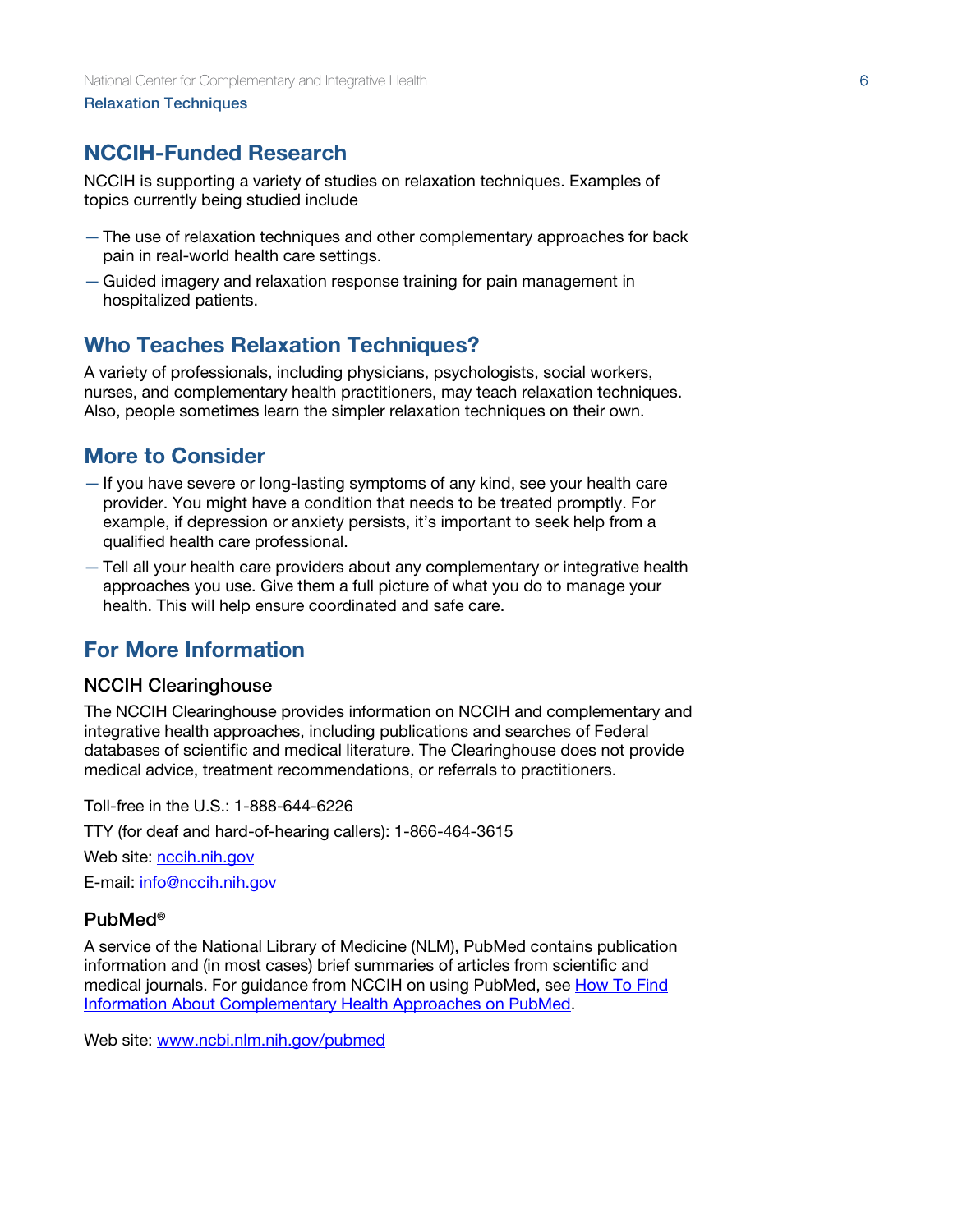### Research Portfolio Online Reporting Tools Expenditures & Results (RePORTER)

RePORTER is a database of information on federally funded scientific and medical research projects being conducted at research institutions.

Web site: [projectreporter.nih.gov/reporter.cfm](http://projectreporter.nih.gov/reporter.cfm)

#### NIH Clinical Research Trials and You

The National Institutes of Health (NIH) has created a Web site, NIH Clinical Research Trials and You, to help people learn about clinical trials, why they matter, and how to participate. The site includes questions and answers about clinical trials, guidance on how to find clinical trials through [ClinicalTrials.gov](http://clinicaltrials.gov/) and other resources, and stories about the personal experiences of clinical trial participants. Clinical trials are necessary to find better ways to prevent, diagnose, and treat diseases.

Web site: [www.nih.gov/health/clinicaltrials/](http://www.nih.gov/health/clinicaltrials/)

#### Cochrane Database of Systematic Reviews

The Cochrane Database of Systematic Reviews is a collection of evidence-based reviews produced by the Cochrane Library, an international nonprofit organization. The reviews summarize the results of clinical trials on health care interventions. Summaries are free; full-text reviews are by subscription only.

Web site: [www.cochranelibrary.com](http://www.cochranelibrary.com/)

## Key References

- Brandt LJ, Chey WD, Foxx-Orenstein AE, et al. An evidence-based systematic review on the management [of irritable bowel syndrome: American College of Gastroenterology Task Force on IBS](http://www.ncbi.nlm.nih.gov/pubmed/19521341). *American Journal of Gastroenterology*. 2009;104(Suppl 1):S1–S35.
- Cuijpers P, Sijbrandij M, Koole S, et al. [Psychological treatment of generalized anxiety disorder: a meta-analysis](http://www.ncbi.nlm.nih.gov/pubmed/24487344). *Clinical Psychology Review*. 2014;34(2):130–140.
- Dickinson HO, Beyer FR, Ford GA, et al. Relaxation therapies for the management of primary hypertension in adults. *Cochrane Database of Systematic Reviews.* 2008;(1):CD004935 [edited 2009]. Accessed at [www.cochranelibrary.com](http://www.cochranelibrary.com/) on April 1, 2014.
- Dissanayake RK, Bertouch JV. [Psychosocial interventions as adjunct therapy for patients with rheumatoid](http://www.ncbi.nlm.nih.gov/pubmed/21199467)  [arthritis: a systematic review](http://www.ncbi.nlm.nih.gov/pubmed/21199467). *International Journal of Rheumatic Diseases*. 2010;13(4):324–334.
- Dusek JA, Benson H. [Mind-body medicine: a model of the comparative clinical impact of the acute stress](http://www.ncbi.nlm.nih.gov/pubmed/19552264)  [and relaxation responses.](http://www.ncbi.nlm.nih.gov/pubmed/19552264) *Minnesota Medicine*. 2009;92(5):47–50.
- Dusek JA, Hibberd PL, Buczynski B, et al. [Stress management versus lifestyle modification on systolic](http://www.ncbi.nlm.nih.gov/pubmed/18315510)  [hypertension and medication elimination: a randomized trial.](http://www.ncbi.nlm.nih.gov/pubmed/18315510) *Journal of Alternative and Complementary Medicine*. 2008;14(2):129–138.
- Eccleston C, Palermo TM, Williams AC, et al. Psychological therapies for the management of chronic and recurrent pain in children and adolescents. *Cochrane Database of Systematic Reviews*. 2014;(5):CD003968. Accessed at [www.cochranelibrary.com](http://www.cochranelibrary.com/) on December 4, 2014.
- Glombiewski JA, Bernardy K, Häuser W. [Efficacy of EMG- and EEG-biofeedback in fibromyalgia syndrome:](http://www.ncbi.nlm.nih.gov/pubmed/24082911)  [a meta-analysis and a systematic review of randomized controlled trials.](http://www.ncbi.nlm.nih.gov/pubmed/24082911) *Evidence-Based Complementary and Alternative Medicine*. 2013;2013:962741.
- Hoare DJ, Kowalkowski VL, Kang S, et al. Systematic review and meta-analyses of randomized controlled trials [examining tinnitus management](http://www.ncbi.nlm.nih.gov/pubmed/21671234). *Laryngoscope*. 2011;121(7):1555–1564.
- Innes KE, Selfe TK, Vishnu A. [Mind-body therapies for menopausal symptoms: a systematic review.](http://www.ncbi.nlm.nih.gov/pubmed/20167444) *Maturitas*. 2010;66(2):135–149.
- Jorm AF, Morgan AJ, Hetrick SE. Relaxation for depression. *Cochrane Database of Systematic Reviews*. 2008;(4):CD007142 [edited 2009]. Accessed at [www.cochranelibrary.com](http://www.cochranelibrary.com/) on March 12, 2014.